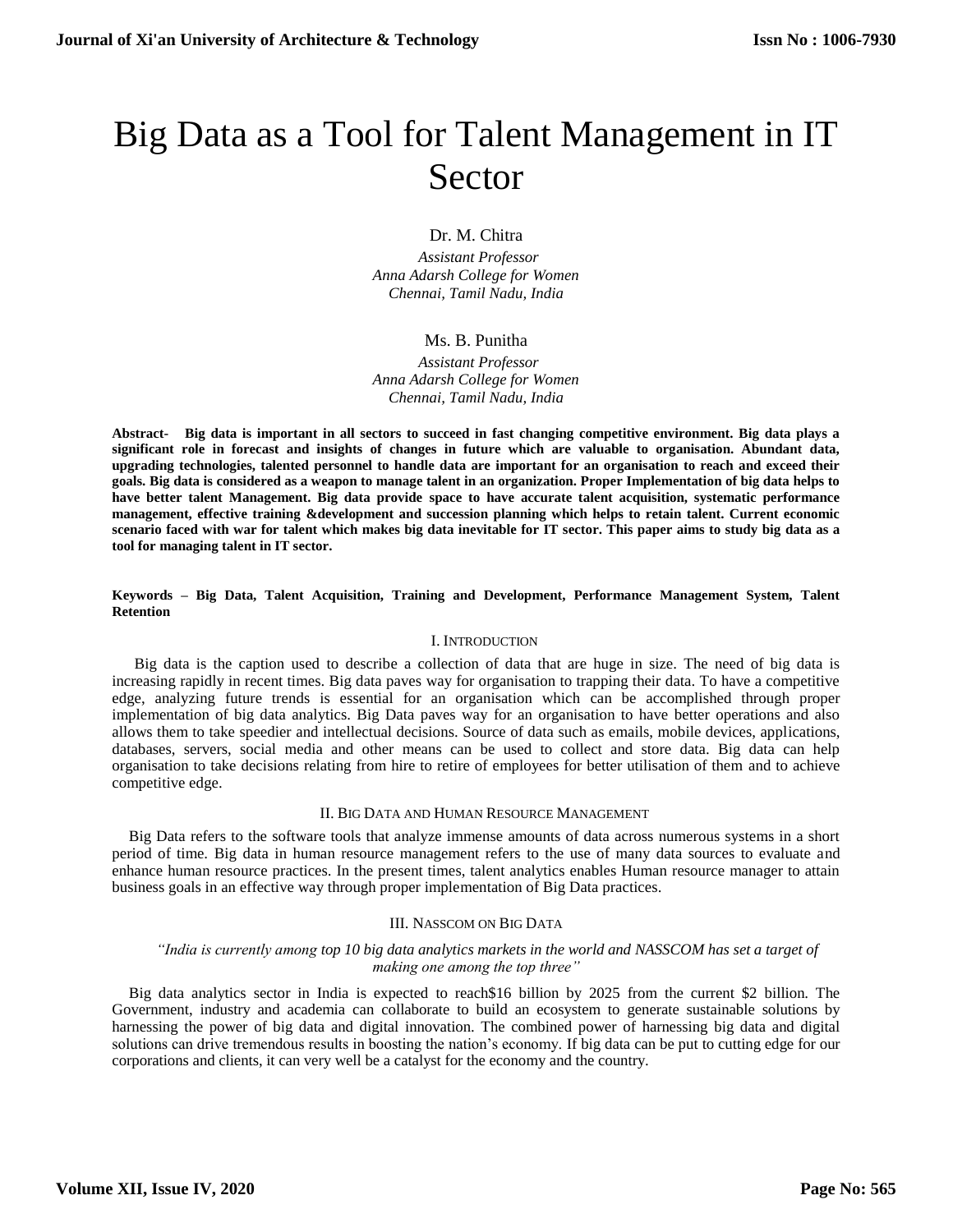## IV. OBJECTIVES OF THE STUDY

- 1. To study big data as a tool for talent management in IT Sector.
- 2. To analyze the employee benefits due to big data in IT sector..

### V. STATEMENT OF THE PROBLEM

Big data process helps to stay updated with changing dynamics and also allows them to predict future. Customer centricity is the new policy in all sectors. Because of competitive environment, all sectors need to hold back customer which is possible through big data applications. Big Data application helps to have a systematic work and also make employees to work without stress. Big data has emerged as secret of success for any organisation and allows organisation to have better operations efficiency, early identification of risk associated with products and services. Big data assist to predict employee involvement so it helps human resource manager to maintain cordial relationship with employees which is good sign for effective human resource practices. Retention of human resources is possible through well organised Big Data. This has made the researcher to study big data as a tool for talent management and also to study employee benefits in IT sector.

#### V. REVIEW OF LITERATURE

Siyu Zang and Maolin Ye (2015) opined that Big data paves way for effective recruitment, training and development. Big Data application helps to design attractive pay and performance and proper career management to retain talents. Big data impart innovative information for human resources but valuable usage of big data can service company and also employees to work better.

Chuck Russell et al (2015) said that Decision making process is easy when organisation effectively documented all information. Success of organisation depends on valuable decision making process which was possible through big data applications. Over the next few years, Human resource manager will realize big data has power to build talented employees for organisation.

Pala SuriyaKala et al (2016) observed that Big Data has an immense potential at present as it is modernising the World. Organisation need to concentrate on application of big data in all departments and human resource department has no exemption. Big data paves way for effective talent management which leads to increase performance of business.

### VI. RESEARCH METHODOLOGY

The study consists of 60 samples collected from employees in IT sector. Data were collected using Primary data and secondary data. Structured questionnaire was used to collect primary data. Secondary data from Journals, articles, research papers, books, NASSCOM report were collected. Convenient sampling method was used for collecting data. Analysis for the study was done using SPSS. Tools like Percentage Analysis, Descriptive Analysis and Correlation were used for analysis.

## *6.1 Research Instrument –*

The researcher had designed a structured questionnaire. Five point likert scale was used to analyse the opinions of employees regarding Big data as a tool for talent management. Suggestions and comments are also included in the questionnaire. The questionnaire seeks to record responses relating to talent acquisition, training and development, performance management, talent retention, employee benefits.

## VII. LIMITATIONS OF THE STUDY

- The study deals with opinion of employees in IT sector which in turn depends on time
- The study is restricted to IT sector in Chennai city.
- Limited sample size for the study.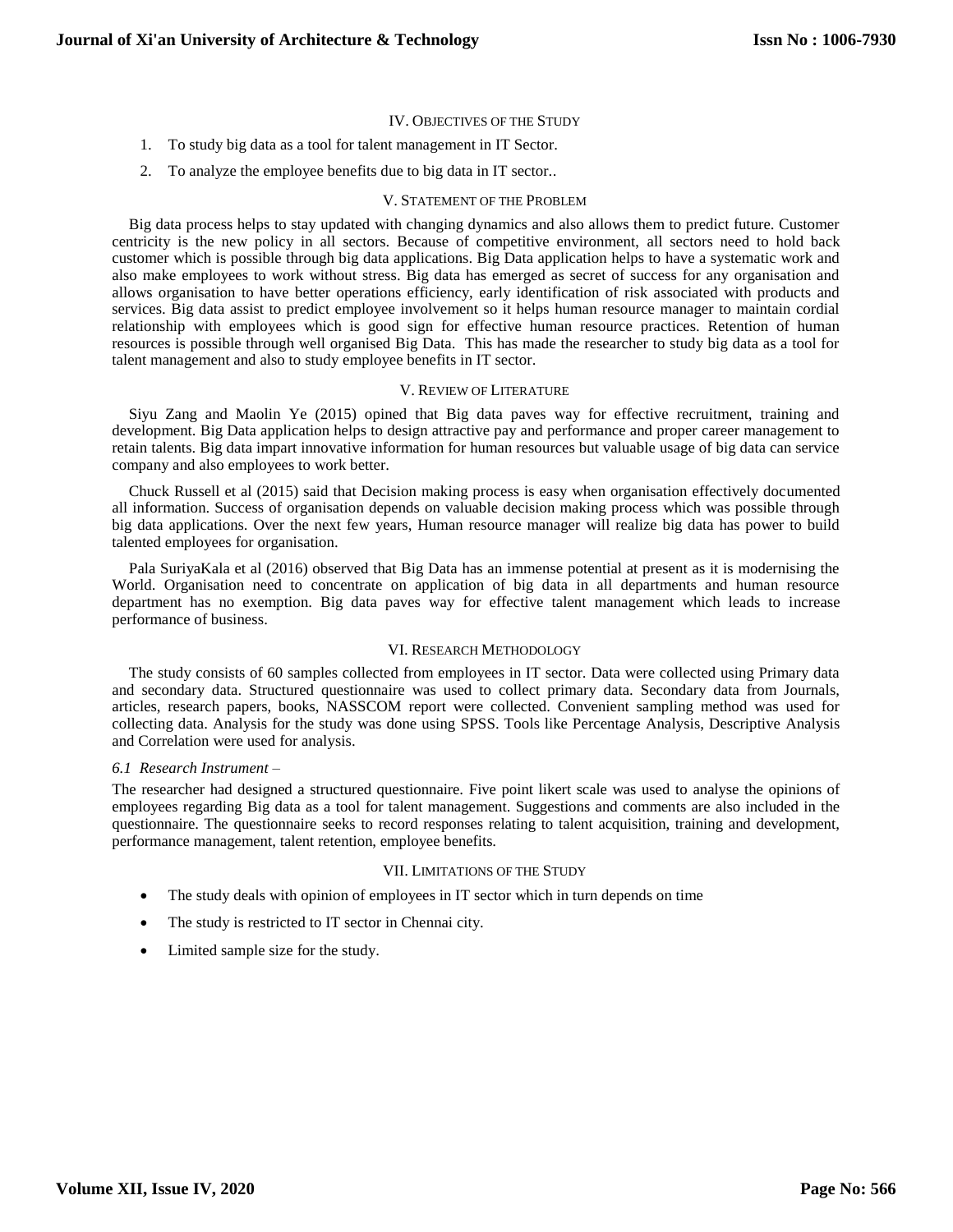| <b>Variables</b>      | <b>Options</b>          | <b>Frequencies</b> | $\frac{0}{0}$ |
|-----------------------|-------------------------|--------------------|---------------|
| Gender                | Male                    | 30                 | 50%           |
|                       | Female                  | 30                 | 50%           |
| Marital status        | Single                  | 33                 | 55%           |
|                       | Married                 | 27                 | 45%           |
|                       | Graduate                | 23                 | 38.3%         |
|                       | Post Graduate           | 21                 | 35.0%         |
| Qualification         | Professional Degree     | 3                  | 5.0%          |
|                       | <b>Technical Degree</b> | 11                 | 18.3%         |
|                       | Others                  | $\overline{c}$     | 3.3%          |
|                       | Less than 20            | $\overline{a}$     |               |
| Age                   | $20 - 25$               | 25                 | 41.67%        |
|                       | 26-30                   | 22                 | 36.67%/       |
|                       | $31 - 35$               | 6                  | 10%           |
|                       | 36-40                   | $\tau$             | 11.67%        |
|                       | Less than 15000         | 3                  | 5%            |
| <b>Monthly Salary</b> | 15000-25000             | 22                 | 36.67%        |
|                       | 26000-35000             | 14                 | 23.3%         |
|                       | 36000-45000             | 10                 | 16.67%        |
|                       | Above 46000             | 11                 | 18.33%        |

# VIII. ANALYSIS AND INTERPRETATION

Table – 1 Demographic Profile

The above table shows that Male and female respondents are equally considered for the study. In terms of marital status, most of the employees are unmarried. In terms of age, most of the employees (41.67%) are between 20-25 years. In terms of qualification, majority of the respondents are Graduate (38.3%). In terms of monthly salary, most of the respondents (36.67%) are earning Rs 15000-25000.

# *Descriptive Analysis*

## Table – 2 Talent Acquisition

| <b>Talent Acquisition</b>                                              | N  | Mean | <b>SD</b> |
|------------------------------------------------------------------------|----|------|-----------|
| Online job portals are available on social network.                    | 60 | 4.22 | .585      |
| Resumes database are maintained.                                       | 60 | 4.08 | .743      |
| Pre employment test are available.                                     | 60 | 4.03 | .736      |
| Data are collected from social media regarding potential of candidate. | 60 | 3.28 | 1.027     |
| Job description clearly specified in online job portals                | 60 | 3.92 | .850      |
| Job specification explicit to employees                                | 60 | 3.60 | 1.012     |

Table 2 shows the talent acquisition variables. Talent acquisition is the first step which is essential for organisation to attract top talents. Most of the respondents opined that IT sectors providing online job portals on social network and also agreed that resumes database are maintained for better talent personnel. Employees agreed that Big Data paves way for effective talent acquisition practices.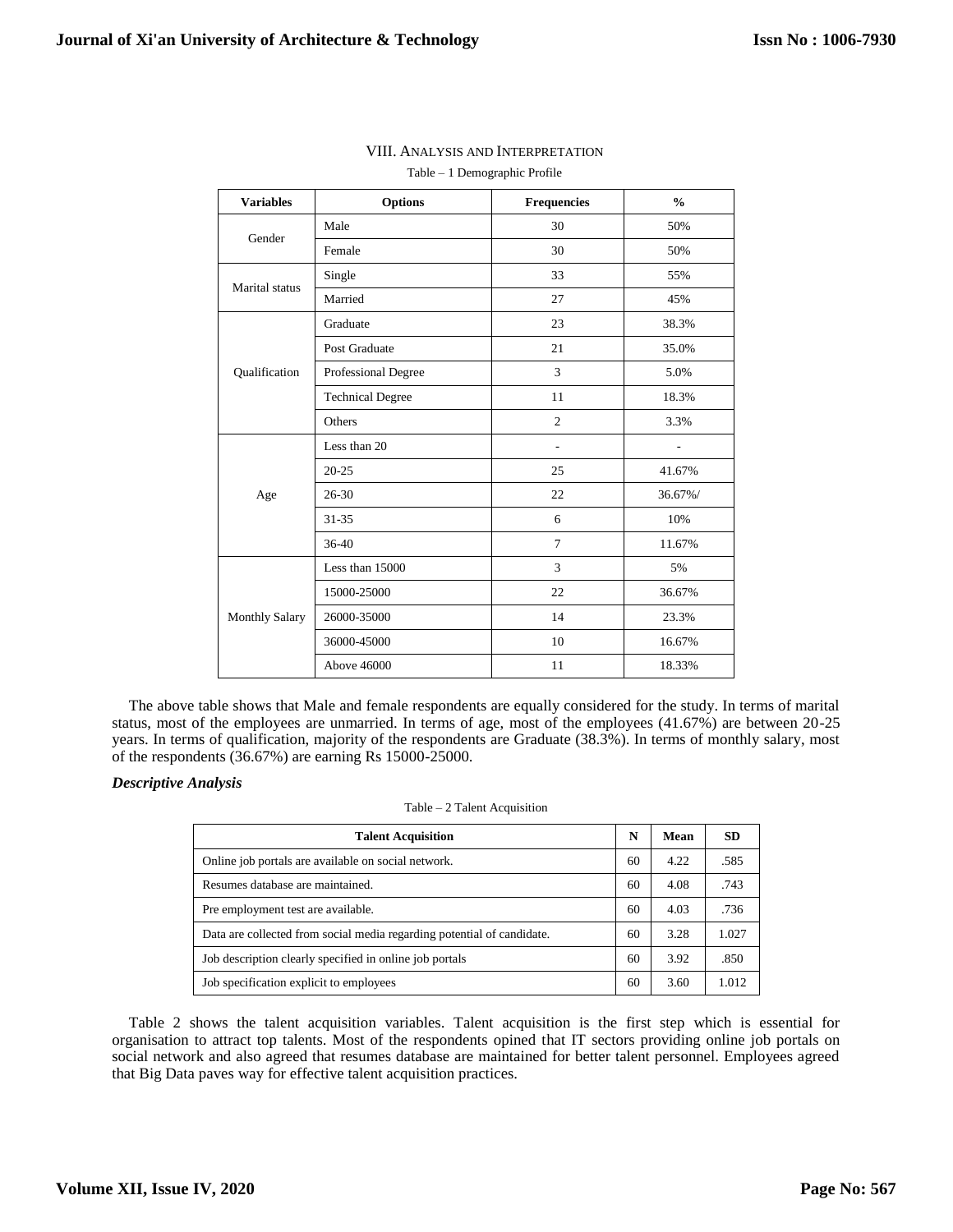|  | Table – 3 Training and Development |  |  |
|--|------------------------------------|--|--|
|  |                                    |  |  |

| <b>Training and Development</b>                                                     |    | Mean | <b>SD</b> |
|-------------------------------------------------------------------------------------|----|------|-----------|
| Organisation provided opportunity to Learn at any time or anywhere through network. | 60 | 4.13 | .623      |
| Training methods as per desire of employees.                                        | 60 | 3.67 | .914      |
| Opportunities provided to gain Knowledge sharing of retired employees               | 60 | 3.87 | .965      |

Training and development allows employees to strengthen their skills. Training and development is indispensable function. From the above table it is evident that organisations provided opportunity to employees to learn at anytime and anywhere through network .IT sector documenting knowledge database of retired employees which is shared among the present employees for betterment of their knowledge.

Table – 4 Performance Management

| <b>Performance Management</b>                                             |    | Mean | <b>SD</b> |
|---------------------------------------------------------------------------|----|------|-----------|
| Employee performance tracking system is maintained.                       | 60 | 4.05 | .928      |
| Handbook of due dates, evaluation criteria, duration, target is provided. | 60 | 3.72 | .691      |
| Open and transparent feedback about employee performance                  | 60 | 3.75 | .895      |
| Linkage of performance with compensation.                                 | 60 | 3.53 | -947      |

Performance management system helps employees to realize their potential. Table 4 shows that organisation are tracking employee performance which create interest among the employees to improve performance. Employees opined that transparency in feedback about performance increase motivation.

Table – 5 Talent Retention

| <b>Talent Retention</b>                                                             |    | Mean | -SD       |
|-------------------------------------------------------------------------------------|----|------|-----------|
| Stay interviews are conducted and recorded.                                         | 60 | 3.75 | 1.035     |
| Match salary with Current market demand for his employees.                          | 60 | 3.53 | .929      |
| Organisation are tracking employee accomplishments for recognition and appreciation | 60 | 3.93 | .800      |
| Two-way Online feedbacks and suggestions provided weekly by the organisation        | 60 | 3.16 | 1.3064291 |
| Employees career plan well aligned with personal preferences                        | 60 | 3.52 | 1.049     |

Retention is the daunting task for organisation. Table 5 shows that organisation are tracking employee accomplishments for recognition and appreciation which create morale among employees. Organisations are consecutively taking steps to retain employees whereas employees need online feedback and suggestions need to be provided weekly for improvement.

| <b>Employee Benefits</b>                                    | N  | Mean | SD    |
|-------------------------------------------------------------|----|------|-------|
| Automatic reminders that urge up to finish the process.     | 60 | 3.83 | .942  |
| Transparency in individual development. (promotion)         | 60 | 3.55 | .872  |
| Employees are clearly exposed to their compensation claims. | 60 | 3.52 | 1.097 |
| Easy to access past records.                                | 60 | 3.32 | 1.097 |
| Big data serve as a reservoir of information                | 60 | 3.62 | 1.075 |

Big Data yield benefits for employees to work systematically and enthusiastically. Big data help employees to accomplish their work on time by setting reminders. Employees opined that big data serve as a reservoir of information for future purpose.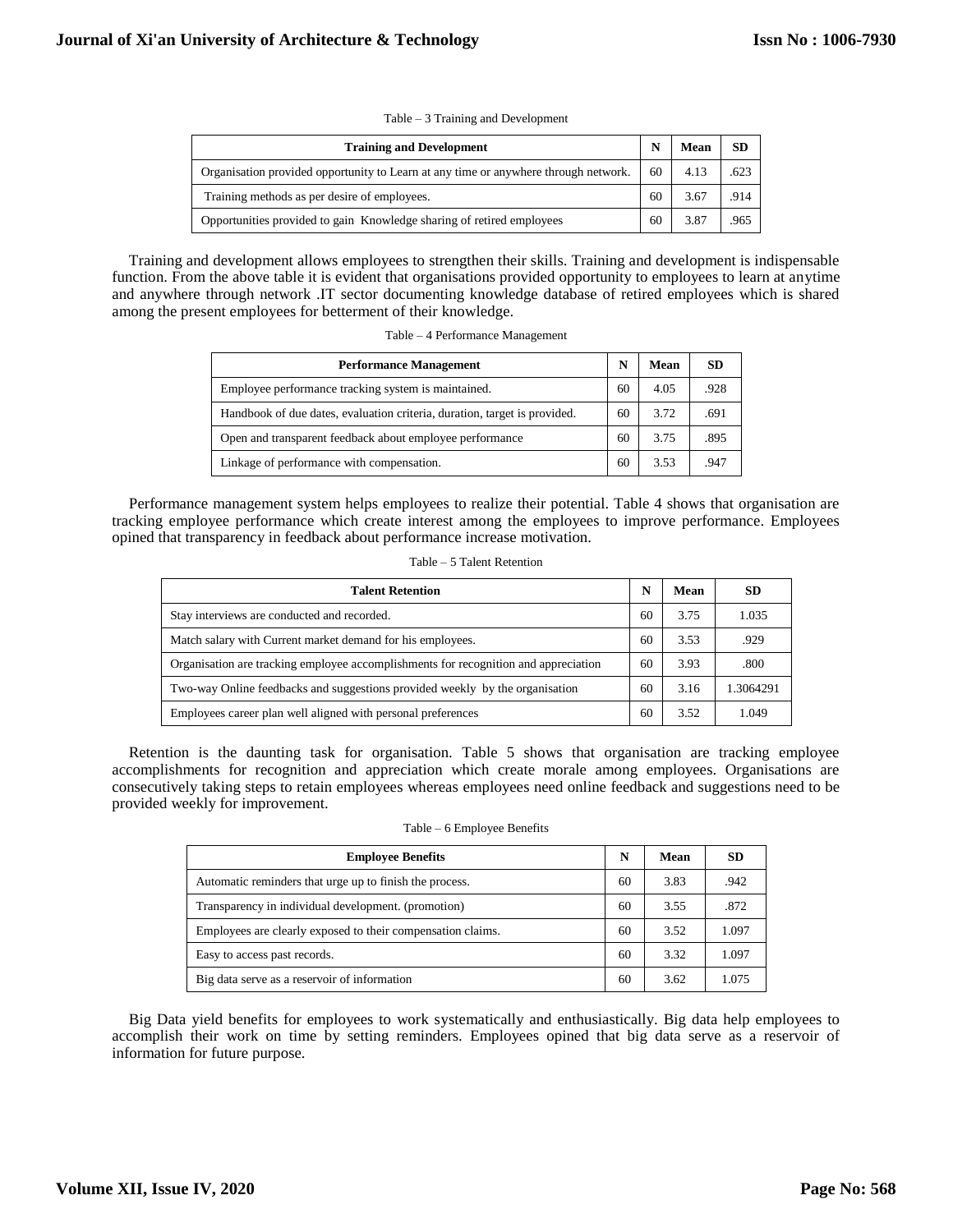Table – 7 Interrelationship among Talent Management Variables

H0: There is no significant interrelationship among the talent management variables in IT sector.

| <b>Variables</b>                                  | N  | r value | p-value |
|---------------------------------------------------|----|---------|---------|
| Talent Acquisition-Training and Development       | 60 | .249    | .055    |
| <b>Talent Acquisition-Performance Management</b>  | 60 | $-.012$ | .930    |
| <b>Talent Acquisition-Talent Retention</b>        | 60 | .207    | .113    |
| Training and Development - Performance Management | 60 | .224    | .086    |
| Training and Development-Talent Retention         | 60 | .256    | .048    |
| Performance Management-Talent Retention           | 60 | .125    | .342    |

The above table shows the interrelationships among talent management variables. It is evident that the relationship between training and development and talent retention is significant where as in all other cases null hypothesis is accepted. So IT sector need to integrate big data applications in to training and development to impart innovative and interesting training and development methods to employees according to their needs which in turn paves way to retain talents within organisation.

Table – 8 Correlation Between Employee Benefits and Talent Retention

H0: There is no significant relationship between employee benefits and talent retention in IT sector.

| <b>Talent Retention</b>  |                     |        |  |  |
|--------------------------|---------------------|--------|--|--|
|                          | Pearson Correlation | .495** |  |  |
| <b>Employee Benefits</b> | $Sig. (2-tailed)$   | .000   |  |  |
|                          | N                   | 60     |  |  |

The above table shows correlation between talent retention and employee benefits. As p value is less than significant value null hypothesis is rejected. There is a significant relationship between employee benefits and talent retention. Appropriate Big data application is beneficial for employees as it facilitate IT sector to retain employees.

# IX. FINDINGS

# *Demographic Profile*

- Male and female respondents are considered equally for the study.
- Majority of the respondents are single.
- Majority of the respondents are graduates.
- Most of the respondents are from the age group of 20-25 years.
- Respondents in the income category of Rs 15000-25000 are more in number

### *Talent Management Variables*

- Employees opined that IT sector adapting innovative methods to attract talent such as online job portals, pre employment database and also maintaining resume database. Big data paves way for effective talent acquisition.
- Employees agreed that IT sector providing opportunities for employees to learn at anytime and anywhere through network. Innovative training and development like knowledge sharing of retired employees benefit existing employees to gain experience.
- IT sector tracking employee performance which assist employees to work better for recognitions. Transparencies in evaluating performance of employees create confidence among employees.
- Employees opined that IT sector value employees since they design recognition and appreciation by tracking individual performance to retain them in IT sector.